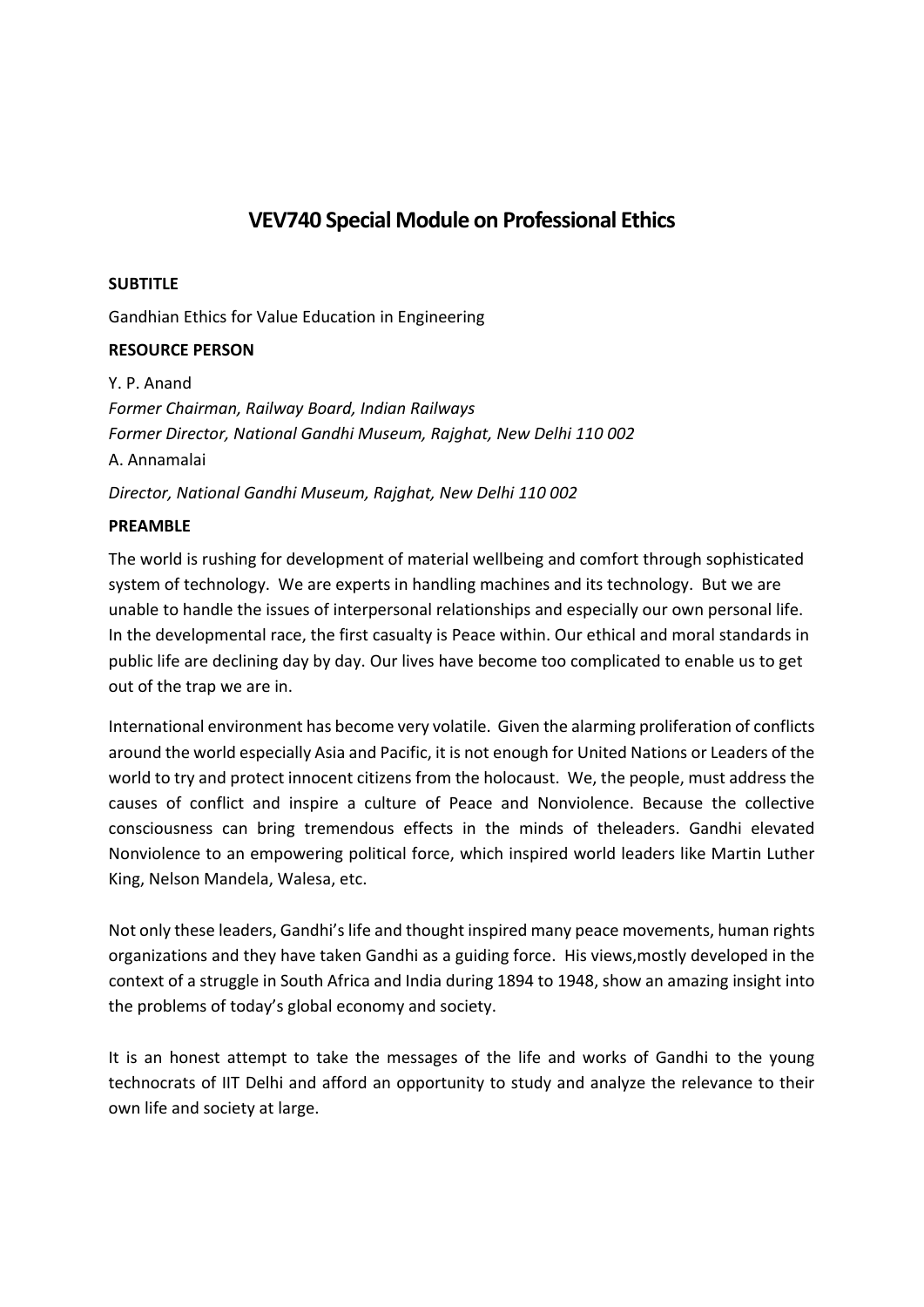### **OBJECTIVES**

- To acquire knowledge on Gandhi's own works, speeches and writings and original source materials including audio‐visual materials available in various institutions.
- To study the life and philosophy of Gandhi in a systematic and critical way
- To analyze relevance of his ethical and moral standard at the personal and society level
- To study and analyze the political, social and economic concepts in the light of present day political, social and economic environment.
- To open up our mind and engage in experimenting some of the vital concepts in Gandhian Philosophy and study the implications.
- To discuss, debate and dialogue openly his method of struggle to bring about the changes

### **CONTACT TIME**

| Total                                                                    | 14 hours     |
|--------------------------------------------------------------------------|--------------|
| Practicals: $4 \times 1$ hour each = 4 hours, considered to be = 2 hours |              |
| Lectures: 12 x 1 hour each                                               | $= 12$ hours |

## **THEMES AND TOPICS**

### *Lectures*

- 1. Introduction
- 2. Selected Sources from Mahatma Gandhi's Writings
- 3. Foundation of Gandhian Ethics ‐‐ Truth and Non‐violence
- 4. Gandhian Ethics: Directives for Ethical Social Behaviour
- 5. Gandhian Ethics for Conflict Resolution
- 6. Gandhian Ethics in Economics, Ecology and Sustainable Development
- 7. Gandhian Ethics in Public Administration and Law
- 8. Gandhian Ethical Lessons for Business Management
- 9. Gandhian Ethical Lessons for Leadership Roles
- 10. Gandhian Ethics against Corruption
- 11. How to make Indian Social Order more Ethical
- 12. Summing Up, &, Some Instances from Gandhi's own Life

*Practicals :* 4 sessions of 1 hour each

### **MAXIMUM NUMBER OF STUDENTS: 50**

### **EXPECTATIONS FROM THE STUDENTS**

- ‐ Attendance: at least 12 hours out of 14 hours
- ‐ Sincerity
- ‐ Desire to learn, and willingness to unlearn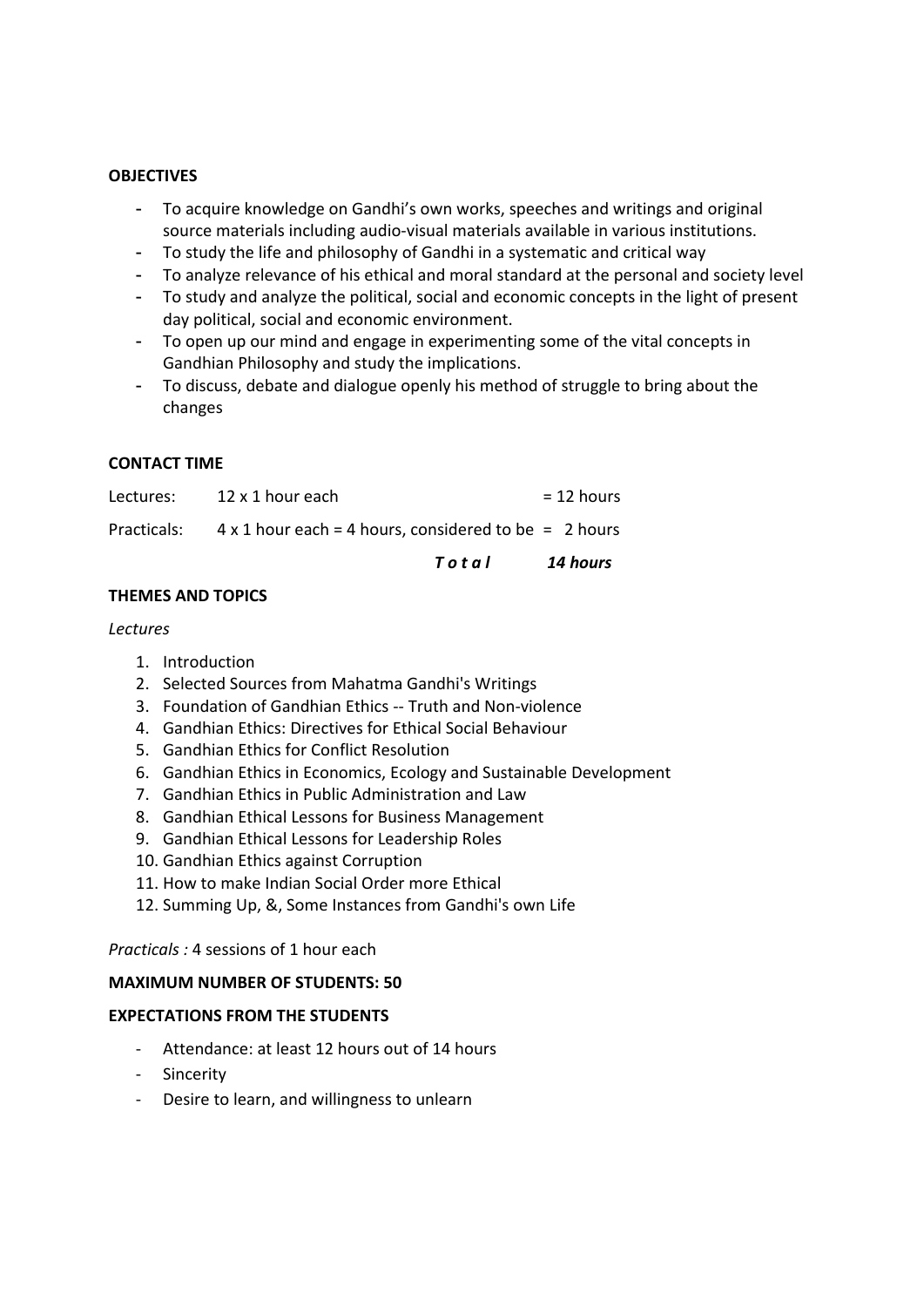### **ASSESSMENTS**

The course is an audit‐only course. Hence the grade awarded will be only **Pass** / **Fail**.

Pass criterion: at least 12 hours of attendance out of 14 hours.

### **BRIEF PROFILE OF THE RESOURCE PERSONS**

## **Y. P. Anand,** *former* **Director, National Gandhi Museum, Rajghat, New Delhi**

| B.Sc (Hons.) in Civil Engineering (1955)        |                                                                                                            |
|-------------------------------------------------|------------------------------------------------------------------------------------------------------------|
| Ph D (IIT, Delhi) (1991)                        |                                                                                                            |
|                                                 |                                                                                                            |
| Post-graduate Diploma in Econometrics<br>(1993) |                                                                                                            |
|                                                 | YOGENDRA PAL ANAND (date of birth - 12 December, 1934)<br>Post-graduate Diploma in Gandhian Studies (1984) |

### **Professional Memberships**

Fellow, Indian National Academy of Engineering; Fellow, Institution of Engineers(India); Life Member, Indian Building Congress; Life Member, Solar Energy Society of India; Fellow, Indian Institute of Bridge Engineers; Fellow, Institute of Urban Transport (India); Fellow, Indian Arbitration Council; Fellow, Institute of Rail Transport; Fellow, Indian Inst. of Perm. Way Engrs. (India).

### **Professional Experience in Indian Railways**

Joined Indian Railway Service of Engineers (IRSE) in 1957 as Asst. Engr.. Worked as Asst. Engr., Exec. Engr., Dep. Dir. (Research), Divl. Supdt., Dy Chief Engineer, Addl. Chief Engr., Chief Engr. (Track), Divl. Rail Manager, and Chief Engineer; as General Manager, Member (Engineering) in Railway Board, and finally as Chairman, Railway Board, & ex-officio Principal Secretary to Govt. of India; retired on Dec. 31, 1992.

### **After retirement from Indian Railways**

Worked with UNDP on a 10-week assignment for a study on India's Transport Sector (1993); was associated with the Asian Inst. Of Transport Development, New Delhi, as Senior Res. Scholar from Apr 1993 to May 1996, and jointly authored books on 'Non‐motorised Transport of India: Current Status and Policy Issues' (1996), and 'Transport Energy Nexus – Towards Sustainability (1999), both published by AITD. Also participated actively in a project to upgrade the Cycle Rickshaws.

Was honoured as an 'Engineering Personality' by Institution of Engineers (India) in 2004, & with 'Outstanding Contribution Award' by Indian Building Congress in 2010.

Was Chairman, International Institute of Waste Management, Bhopal (2009‐2010). Am Member: INAE's Technology Foresight and Management Forum (since 2012).

Since Sep. 1994, functioning as Chairman, GODHULI (an NGO for educating slum children in Delhi).

## **Experience in the Gandhian Field**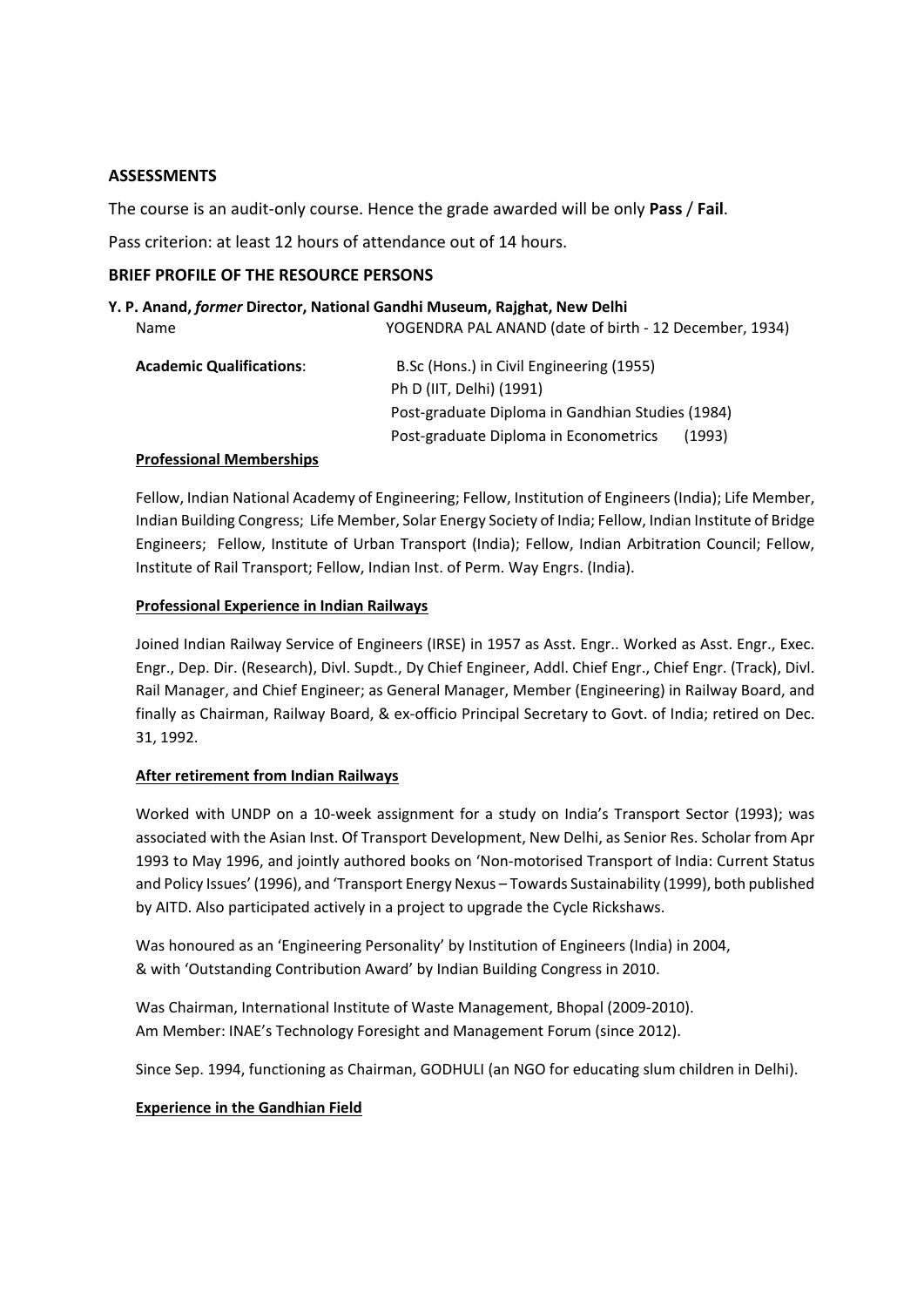## **From June 1996 to July 2006, worked as Director, National Gandhi Museum and Library, Rajghat, New Delhi.**

Participated in an Intl. Conference on Gandhian Concept of Non-violence, in Santa Cruz, USA (1995); in Intl. Seminar on Gandhian Concept of Freedom in Calgary University in Canada (1997); in a Seminar on Gandhian Political Thought, in University of Trieste, Italy (2000); and, on invitation by the Indian Council of World Affairs, to deliver Keynote Address on 'Gandhian Legacy: Its Relevance in the 21st Century' at III Spain – India dialogue Forum 2007 at University of Valladoid in Spain on October 16, 2007.

### Presently:

Member, Indian Society of Gandhian Studies.

Vice‐Chairman, Working Committee, Gandhian Seva & Satyagraha Brigade, New Delhi. Member, High Level Dandi Memorial Committee (under Ministry of Culture, Govt. of India). Honorary Fellow, Centre of Gandhian Studies, GITAM University, Visakhapatnam.

## **In addition to numerous articles/ pamphlets on Gandhian subjects, Published books and major compilations include:**

- *The Essential Relationship between Netaji Subhas Bose & Mahatma Gandhi* (1997).
- *Birth of Free India's National Anthem: A gift from Netaji Subhas Bose* (1997).
- *Non‐violence in a Violent World: A Gandhian Response* (1995).
- *What Mahatma Gandhi Said about Atom Bomb* (1998).
- *Mahatma Gandhi & the Railways* (English and Hindi editions, 2002).
- *Mahatma Gandhi on Lord Buddha and Buddhism* (2003).
- *Mahatma Gandhi and Art* (2003).
- *Mahatma Gandhi and Satyagraha: a Compendium* (2006).
- *Albert Einstein and Mahatma Gandhi: The centenary of Physics, War, Satyagraha and Peace* (2006/ 2010)
- *Mahatma Gandhi's Works and Interpretation of the Bhagavad Gita* (in 2 Volumes) (2009).
- *Gitapadarthakosh* (by Mahatma Gandhi), trans. into Hindi (2010).

I had recently completed a thesis on '*Historical background to Mahatma Gandhi's taking up Satyagraha against Salt Tax (1930), as the Key Issue for the Civil Disobedience Movement for Poorna Swaraj*' and it has been published by the Ministry of Culture (2015).

After leaving the Museum, have undertaken a long‐term study of Gandhian Political Economy and its relationship with the mainstream economics. I am also working on a thesis on 'Leo Tolstoy and Mahatma Gandhi'. Also continue to write papers for the Centre for Gandhian Studies, GITAM University, Visakhapatnam.

### **Contact information**

*E‐mail:* ypanandindia@yahoo.co.in, *Phone:* 011‐2689‐8913, 011‐41640124, mo. 9312700812 *Postal address:* 513, Pocket C, Sector A, Vasantkunj, New Delhi ‐ 110070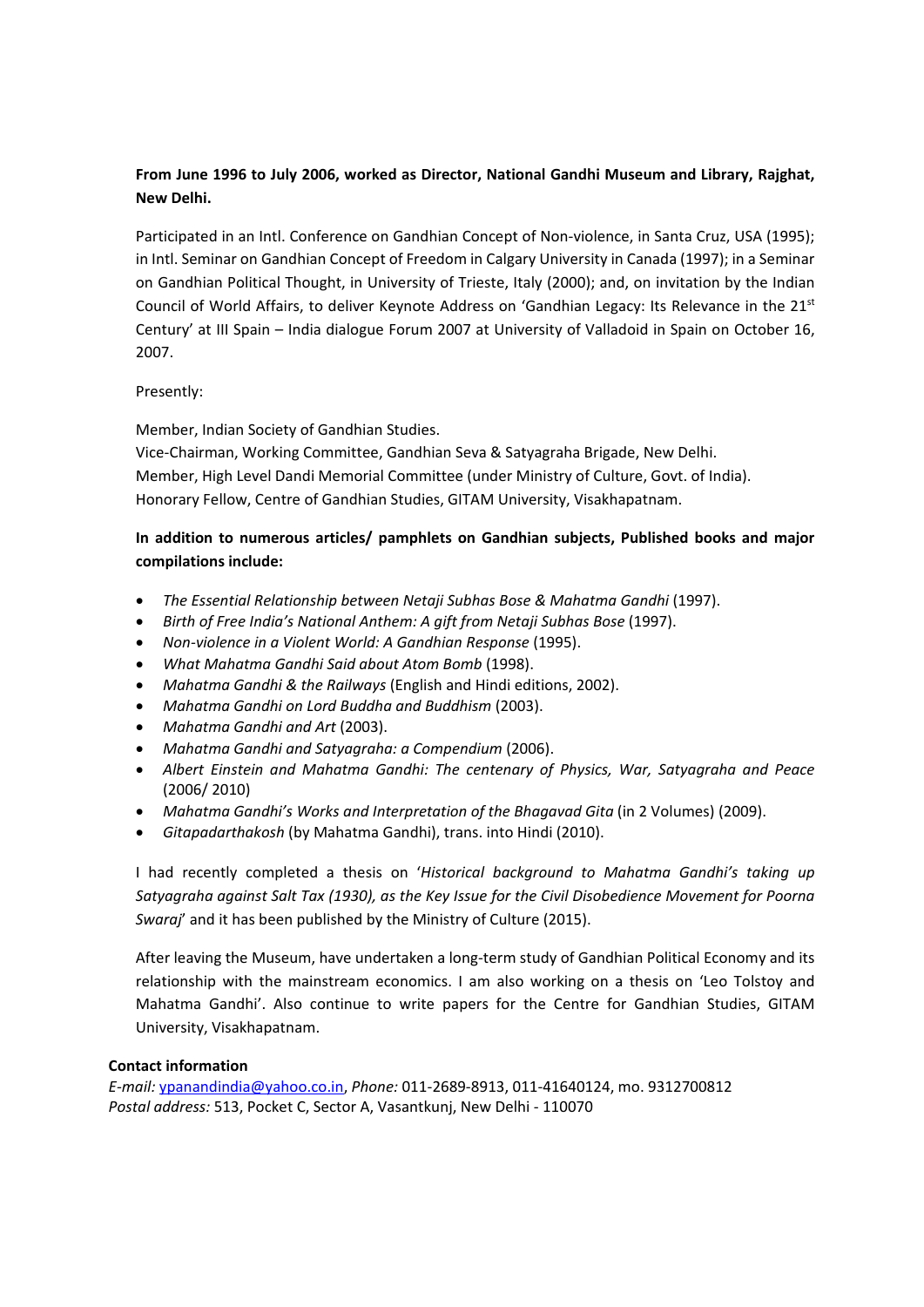## **A. Annamalai, Director, National Gandhi Museum, Rajghat, New Delhi**

After Completing my college education in Madurai my search to understand the meaning of life began. I planned to join the Armed Forces. So I took rigorous training in the N.C.C. in the college and became Senior Under Officer, passed B and C certificates and attended two regular Army Attachment Camps. But the experience I gained through such training transformed me to take to Non‐violence

As a student I was mediocre both in the high school and college. But the innumerable but different experiences I received from my friends made my life today easy and natural and helped me to understand Gandhi.

I finished two year M.Sc. Peace Making and then one year M.Phil in Gandhian Thought and Peace Science. It was a good experience with Dr. Jayapragasam, Head of the Department, Gandhian Studies, Madurai Kamaraj University, during my three year Doctoral Research in Gandhian Thought. My Co‐Guide Dr K.J. Charles was an eminent Professor of Economics in Lakehead University, Canada. At the instant of presenting my Research Paper there was a constant struggle in me to decide whether to continue the research work or to drop it. Finally I quit myself completely from the University and believed that experiencing Gandhi would be the better way to understand him.

I came to Chennai in 1987 and worked at Gandhi Study Centre. The founder Secretary of the Centre late Sri T.D. Tirumalai inspired me to learn about clear vision of Gandhi.

The Life and the Message of Gandhi had created amazement and a transformation in me when I studied books on and by Gandhi and kindled an insatiable thirst for reading his books. Hence my life style was changed

I am the humble Gandhian worker who feels very much for having lost the opportunity to live during the period of Freedom Struggle led by Mahatma Gandhi.

The Library in The Gandhi Study Centre ignited my interest to read more about Gandhi and propagate the ideals of Gandhi through Films, Photographs and documentary evidences and made the centre the best resource Centre of learning and understanding Gandhi.

I toured throughout Tamilnadu to propagate Gandhian values among the youth through youth camps, Propaganda tours, Cycle Tours Film Shows and Photographic Exhibitions on the Life and Teachings of Gandhi. These activities generated in me an eternal love towards Gandhi and strengthened me to continue the work.

Gandhi visited Tamilnadu for 20 times from 1896 – 1946 and we have also visited and documented all the places Gandhi visited in Tamilnadu.